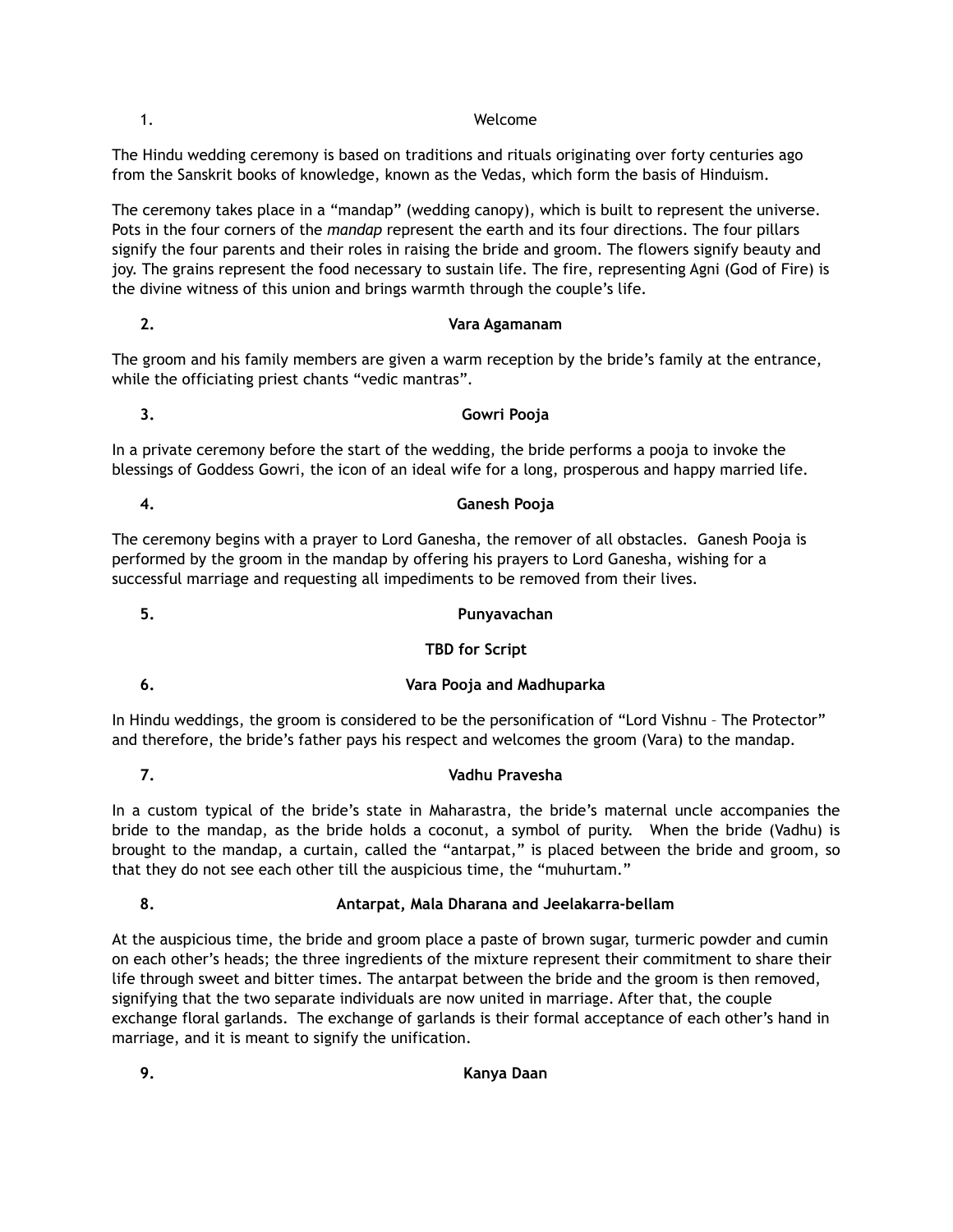In this ritual, the bride accepts her change from an unmarried to a married woman by putting turmeric on her hands. Kanya Daan literally means, "giving of the bride." The parents of the bride place the hands of their daughter in the hands of the groom. The bride's parents ask the groom to accept their daughter as his equal partner throughout life.

# **10. Managalasutra Dharana**

The "mangalasutra" is a sacred necklace that is the equivalent of a wedding band in western tradition. The mangalasutra is tied around the neck of the bride with three knots to represent the unification of two souls on three planes – physical, mental and spiritual.

## 11. **Panigrahana**

This literally means "holding of hands" to symbolize the groom's acceptance of the bide. "Vedic Chants" are recited to confirm this acceptance and his promise to never hide anything from her. Normally, the bride holds her right hand fingers into a conical form upwards and the groom holds it in his right hand downwards by surrounding all her fingers.

# **12. Granthi Bandhana**

The sisters of groom ties a knot between the bride's sari and the groom's scarf as a symbol of their strength and creation of a new entity. Five articles – a coin, flowers, green grass, turmeric, and rice grains are tied in the knot. The coin represents the joint ownership of the earnings, and property. Flowers in the knot apprise the couple of the necessity to be always smiling, relaxed and radiate happiness, and fragrance of virtues, so that their company is enjoyable. The grass symbolizes an everlasting and active feeling of love. The turmeric symbolizes the physical and mental health of the couple and is intended to let each spouse constantly strive to improve the health of their partner and never act to create emotional stress for the other. The rise grains are added as a reminder of the couple's responsibilities towards their family and society.

# **13. Laaja Homa and Vivah Havan**

In this ritual, the bride's brother gives the bride three handfuls of puffed rice, and the groom adds a drop of butter as he recites five "vedic mantras." At the end of each "mantra," the bride offers the rice to the ceremonial fire and prays to "Yama"- the God of Death, that he grant the groom a long life filled with health, happiness, prosperity, and happy, long marriage.

## **14. Shilarohana**

This ritual depicts the courage, stability, and determination that the bride will need in her new life as a married woman. The husband helps her to step onto a stone as both counsel each other to prepare for a new family with the stone representing strength and trust. This also signifies that the relationship between the couple is to be unshakeable and that the bride's position in their household is very crucial.

## **15. Saptapadi**

A very important part of the wedding is the homage paid by the couple to "Agni," the fire God. The couple, with the wedding knot in place, takes seven steps, or "Saptapadi," together circling the fire, feeding it with butter and twigs as sacrificial fuel. Each step is an oath the bride and groom make to